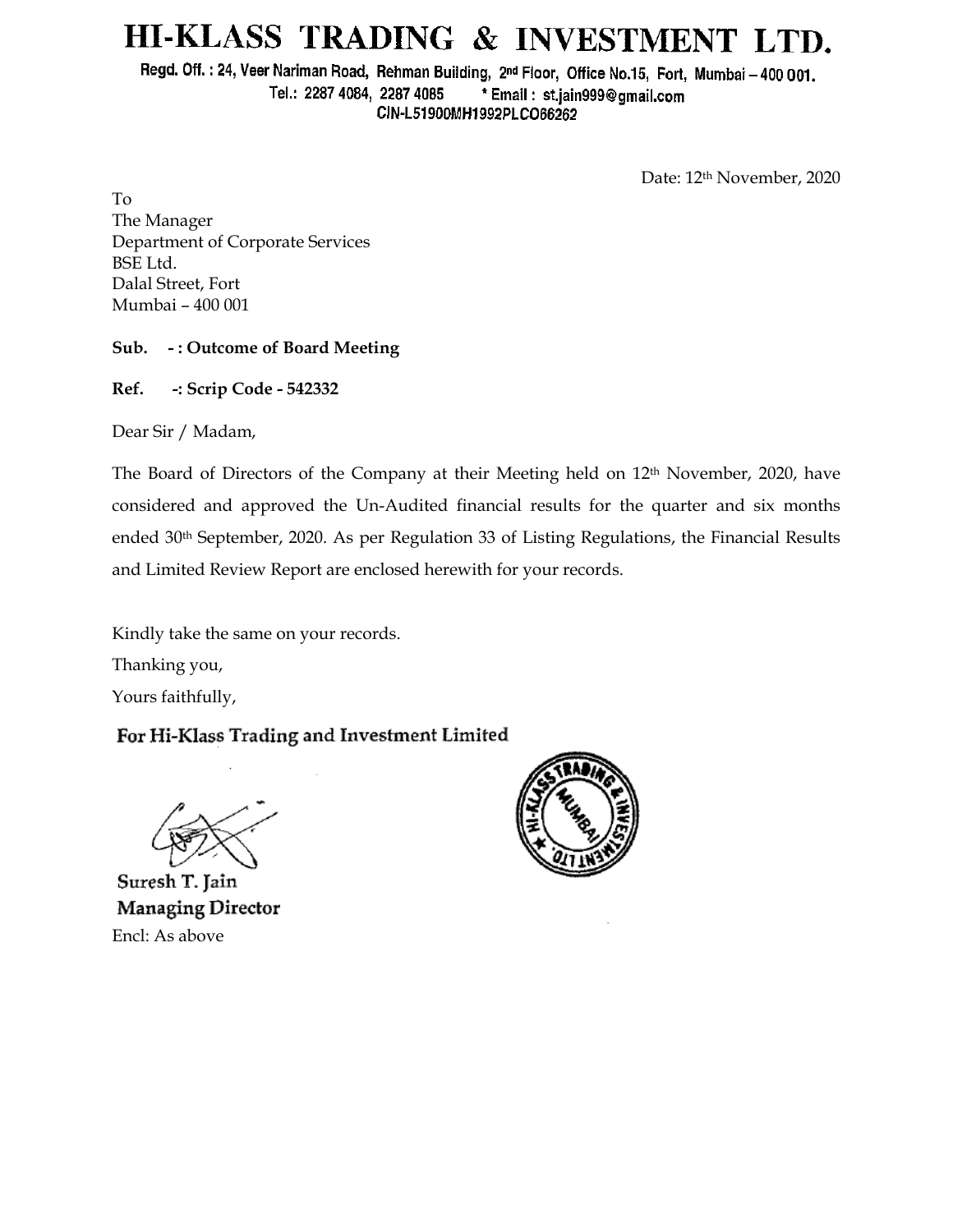

#### ~ .~ ~ ~ .~..~ .. **HI-KLASS TRADING** & **INVESTMENTS LIMITED** . . ~ .~.~ .. CIN - **L51900MH1992PLC066262**

やうはおき 228

e San  $\mathcal{I}(\mathcal{I}_\infty) \leq \epsilon$ 

**Statement of Standalone Unaudited Results for the Quarter ended 30/09/2020** 

- - :

|                                                                                                                                              |        |                                                                                                                            |               |                            |                                                                     |                                                                                                                                                      |                                              | (Rs. In Lacs/amount)                       |
|----------------------------------------------------------------------------------------------------------------------------------------------|--------|----------------------------------------------------------------------------------------------------------------------------|---------------|----------------------------|---------------------------------------------------------------------|------------------------------------------------------------------------------------------------------------------------------------------------------|----------------------------------------------|--------------------------------------------|
|                                                                                                                                              |        |                                                                                                                            |               | Quarter Ended              |                                                                     |                                                                                                                                                      | Half Year Ended                              | Year Date                                  |
| 螺鎖 ティーロネック<br>$\langle \mathbb{Z}, \mathbb{E}_1, \mathbb{E}_2 \rangle \cong \langle \mathbb{E}_1, \mathbb{E}_2 \rangle \otimes \mathbb{E}_3$ |        | <b>Exploration Particulars Constitute Smoothsended</b><br>we had a 109/0929 computed into the contract $\sim 30/09/2020$ . |               | months ended<br>30/06/2020 | $\ldots$ months ended in $\cdot$<br>the previous year<br>30/09/2019 | $\parallel$ - Preceding 3 $\parallel$ - Corresponding 3 $\parallel$ Year to date figure   Year to date figure<br>for current period<br>$-30/09/2020$ | for the previous<br>year ended<br>30/09/2019 | <b>Year ended</b><br>31/03/2020            |
|                                                                                                                                              |        |                                                                                                                            | (Unaudited)   | (Unaudited)                | (Unaudited)                                                         | (Unaudited)                                                                                                                                          | (Unaudited)                                  | (Audited)                                  |
|                                                                                                                                              |        | <b>Revenue from operations</b>                                                                                             |               |                            |                                                                     |                                                                                                                                                      |                                              |                                            |
|                                                                                                                                              |        | (i) Interest Income                                                                                                        | 4.38          | 4.38                       | 3.99                                                                | 8.75                                                                                                                                                 | 4.34                                         | 14.42                                      |
|                                                                                                                                              |        | $(ii)$ Dividend Income                                                                                                     |               |                            |                                                                     |                                                                                                                                                      |                                              |                                            |
|                                                                                                                                              |        | (iii) Rental Income                                                                                                        |               |                            |                                                                     |                                                                                                                                                      |                                              |                                            |
|                                                                                                                                              |        | (iv) Fees and commission Income                                                                                            | 0.60          | $\tilde{\phantom{a}}$      | $\overline{\phantom{a}}$                                            | 0.60                                                                                                                                                 | $\bullet$                                    |                                            |
|                                                                                                                                              |        | $(v)$ Net gain on fair value changes                                                                                       |               |                            |                                                                     |                                                                                                                                                      |                                              |                                            |
|                                                                                                                                              |        | Net gain on derecognition of financial<br>(vi) instruments under amortised cost category                                   |               |                            |                                                                     |                                                                                                                                                      |                                              |                                            |
|                                                                                                                                              |        | (vii) Sale of products (including Excise Duty)                                                                             |               |                            |                                                                     |                                                                                                                                                      |                                              |                                            |
|                                                                                                                                              | (viii) | Sale of services                                                                                                           |               |                            |                                                                     |                                                                                                                                                      |                                              |                                            |
|                                                                                                                                              |        | (ix) Others (to be specified)                                                                                              |               |                            |                                                                     |                                                                                                                                                      |                                              |                                            |
|                                                                                                                                              | (1)    | <b>Total Revenue from operations</b>                                                                                       | 4.98          | 4.38                       | 3.99                                                                | 9.35                                                                                                                                                 | 4.34                                         | 14.42                                      |
|                                                                                                                                              | (II)   | Other Income (to be specified)                                                                                             | $\bullet$     | $\overline{\phantom{a}}$   | $\sim$                                                              |                                                                                                                                                      |                                              |                                            |
|                                                                                                                                              | (III)  | Total Income (I+II)                                                                                                        | 4.98          | 4.38                       | 3.99                                                                | 9.35                                                                                                                                                 | 4.34                                         | 14.42                                      |
|                                                                                                                                              |        | <b>Expenses</b>                                                                                                            |               |                            |                                                                     |                                                                                                                                                      |                                              |                                            |
|                                                                                                                                              |        | <b>Gilfinance Costs</b>                                                                                                    |               |                            |                                                                     |                                                                                                                                                      |                                              |                                            |
|                                                                                                                                              |        | $(ii)$ Fees and commission expense                                                                                         |               |                            |                                                                     |                                                                                                                                                      |                                              |                                            |
|                                                                                                                                              |        | (iii) Net loss on fair value changes                                                                                       |               |                            |                                                                     |                                                                                                                                                      |                                              |                                            |
| r aran an ch                                                                                                                                 |        | Net loss on derecognition of financial                                                                                     |               |                            |                                                                     |                                                                                                                                                      |                                              |                                            |
| ried:coeticategiory                                                                                                                          |        | (iv) instruments under amortised cost category                                                                             |               |                            |                                                                     |                                                                                                                                                      |                                              |                                            |
| gern <del>ini</del> ngs                                                                                                                      |        | (v) Impairment on financial instruments                                                                                    | $\sim$ $\sim$ |                            |                                                                     |                                                                                                                                                      |                                              | <u>Tij vla</u> stniklik<br>Generativ aastr |
|                                                                                                                                              |        | (vi) Cost of materials consumed                                                                                            |               |                            |                                                                     |                                                                                                                                                      |                                              |                                            |
|                                                                                                                                              |        | (vii) Purchases of Stock-in-trade                                                                                          |               |                            |                                                                     |                                                                                                                                                      |                                              |                                            |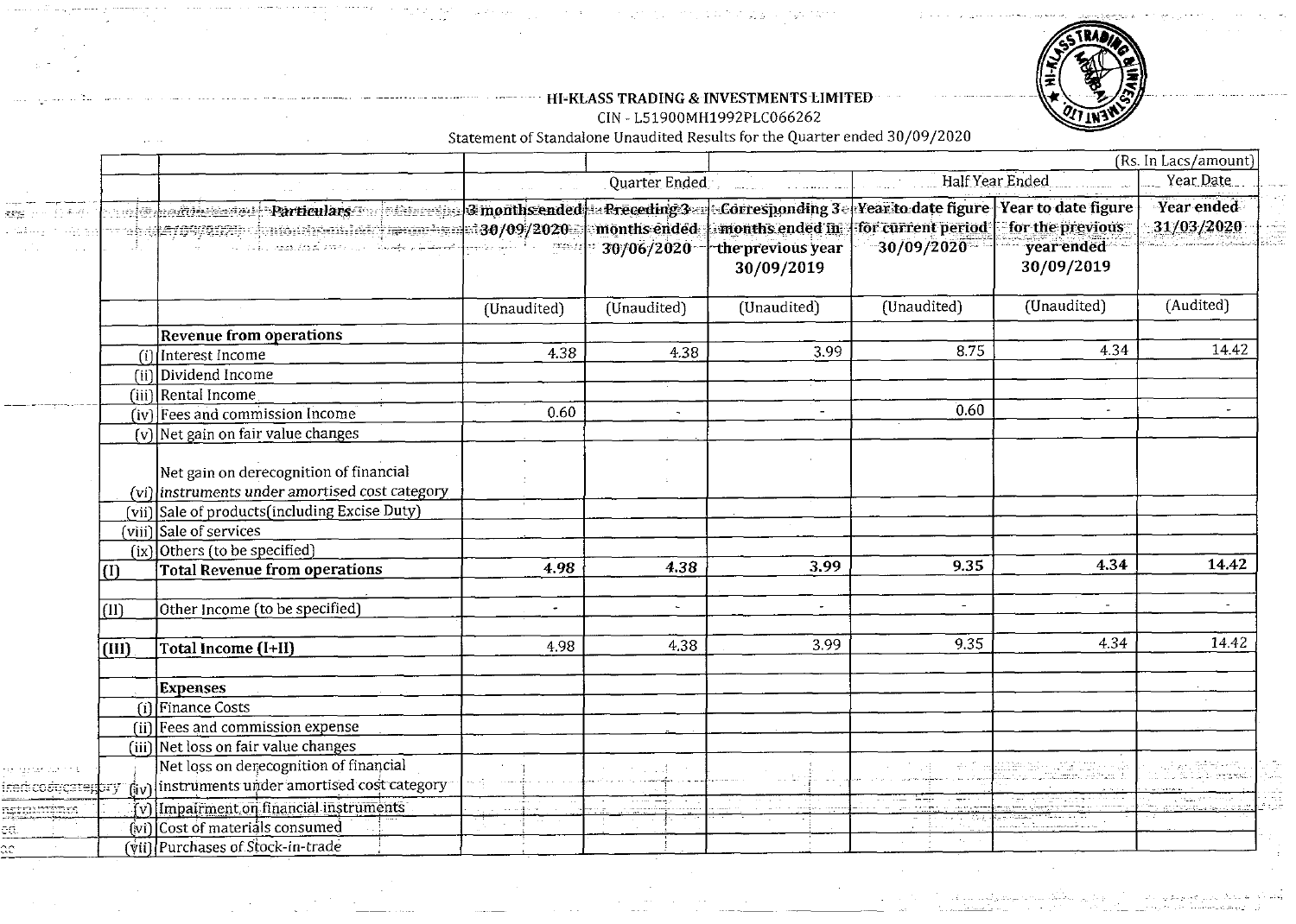|                         | Changes in Inventories of finished goods,         |                                |          |               |                                   |        |       |
|-------------------------|---------------------------------------------------|--------------------------------|----------|---------------|-----------------------------------|--------|-------|
|                         | (viii) stock-in-trade and work-in-progress        | 1.08                           | 1.36     | 0.63          | 2.44                              | 1.32   | 5.50  |
|                         | (ix) Employee Benefits Expenses                   |                                |          |               |                                   |        |       |
|                         | Depreciation, amortization and impairment         |                                |          |               |                                   |        | 0.01  |
| (x)                     |                                                   | 0.13                           | [0.12]   | 0.46          | 0.26                              | 4.35   | 6.79  |
|                         | (xi) Others expenses (to be specified)            | gan Ling<br>်နာ့ ဂူၾဂါ<br>1.21 | ZK9 1.48 | 15.67<br>1.09 | $\overline{\mathbb{R}^2}$<br>2,69 | 5.67   | 12.30 |
| (IV)                    | 11.491<br><b>Total Expenses (IV)</b>              |                                |          |               |                                   |        |       |
|                         |                                                   |                                |          |               |                                   |        |       |
|                         | Profit / (loss) before exceptional items and      |                                |          |               | 6.66                              | (1.33) | 2.12  |
| (V)                     | tax (III-IV)                                      | 3.77                           | 2.89     | 2.90          |                                   |        |       |
| (VI)                    | Exceptional items                                 |                                |          |               |                                   |        |       |
| (VII)                   | Profit/(loss) before tax (V-VI)                   |                                |          |               |                                   |        |       |
| (VIII)                  | Tax Expense:                                      |                                |          |               |                                   |        |       |
|                         | $\overline{(1)}$ Current Tax                      |                                |          |               |                                   |        | 0.53  |
|                         | $\overline{(2)}$ Deferred Tax                     |                                |          |               |                                   |        |       |
|                         | Profit / (loss) for the period from continuing    |                                |          |               |                                   |        |       |
| (IX)                    | operations (VII-VIII)                             | 3.77                           | 2.89     | 2.90          | 6.66                              | (1.33) | 1.59  |
| (X)                     | Profit/(loss) from discontinued operations        |                                |          |               |                                   |        |       |
| (XI)                    | Tax Expense of discontinued operations            |                                |          |               |                                   |        |       |
|                         | Profit/(loss) from discontinued                   |                                |          |               |                                   |        |       |
| (XII)                   | operations(After tax) (X-XI)                      |                                |          |               |                                   |        |       |
|                         |                                                   |                                |          |               | 6.66                              |        | 1.59  |
|                         |                                                   |                                |          | 2.90          |                                   | (1.33) |       |
| (XIII)                  | Profit/(loss) for the period (IX+XII)             | 3.77                           | 2.89     |               |                                   |        |       |
|                         |                                                   |                                |          |               |                                   |        |       |
| (XIV)                   | Other Comprehensive Income                        |                                |          |               |                                   |        |       |
|                         |                                                   |                                |          |               |                                   |        |       |
|                         | (A) (i) Items that will not be reclassified to    |                                |          |               |                                   |        |       |
|                         | profit or loss (specify items and amounts)        |                                |          |               |                                   |        |       |
|                         | (ii) Income tax relating to items that will not   |                                |          |               |                                   |        |       |
|                         | be reclassified to profit or loss                 |                                |          |               |                                   |        |       |
|                         | Subtotal (A)                                      |                                |          |               |                                   |        |       |
|                         | (B) (i) Items that will be reclassified to profit |                                |          |               |                                   |        |       |
|                         | or loss (specify items and amounts)               |                                |          |               |                                   |        |       |
|                         | (ii) Income tax relating to items that will be    |                                |          |               |                                   |        |       |
|                         | reclassified to profit or loss                    |                                |          |               |                                   |        |       |
|                         | Subtotal (B)                                      |                                |          |               |                                   |        |       |
| $\overline{\mathbf{z}}$ | Other Comprehensive Income (A + B)                |                                |          |               |                                   |        |       |
|                         | <del>sa ba</del> ri sa sanan s                    |                                |          |               |                                   |        |       |

 $\alpha$  , where  $\alpha$  is the proposition of the proposition of the  $\alpha$  -proposition of the proposition of the  $\alpha$ 

الأروم يعاد الأداري العليم للواقع والروادي اللغة الدارور با

大气体

a na mata

- 1500 MW TAMAN A BAD

as and J

 $\frac{1}{2} \frac{1}{\sqrt{2}} \frac{1}{\sqrt{2}} \frac{1}{\sqrt{2}} \frac{1}{\sqrt{2}}$ 

e innium agus atá.<br>Tagairtí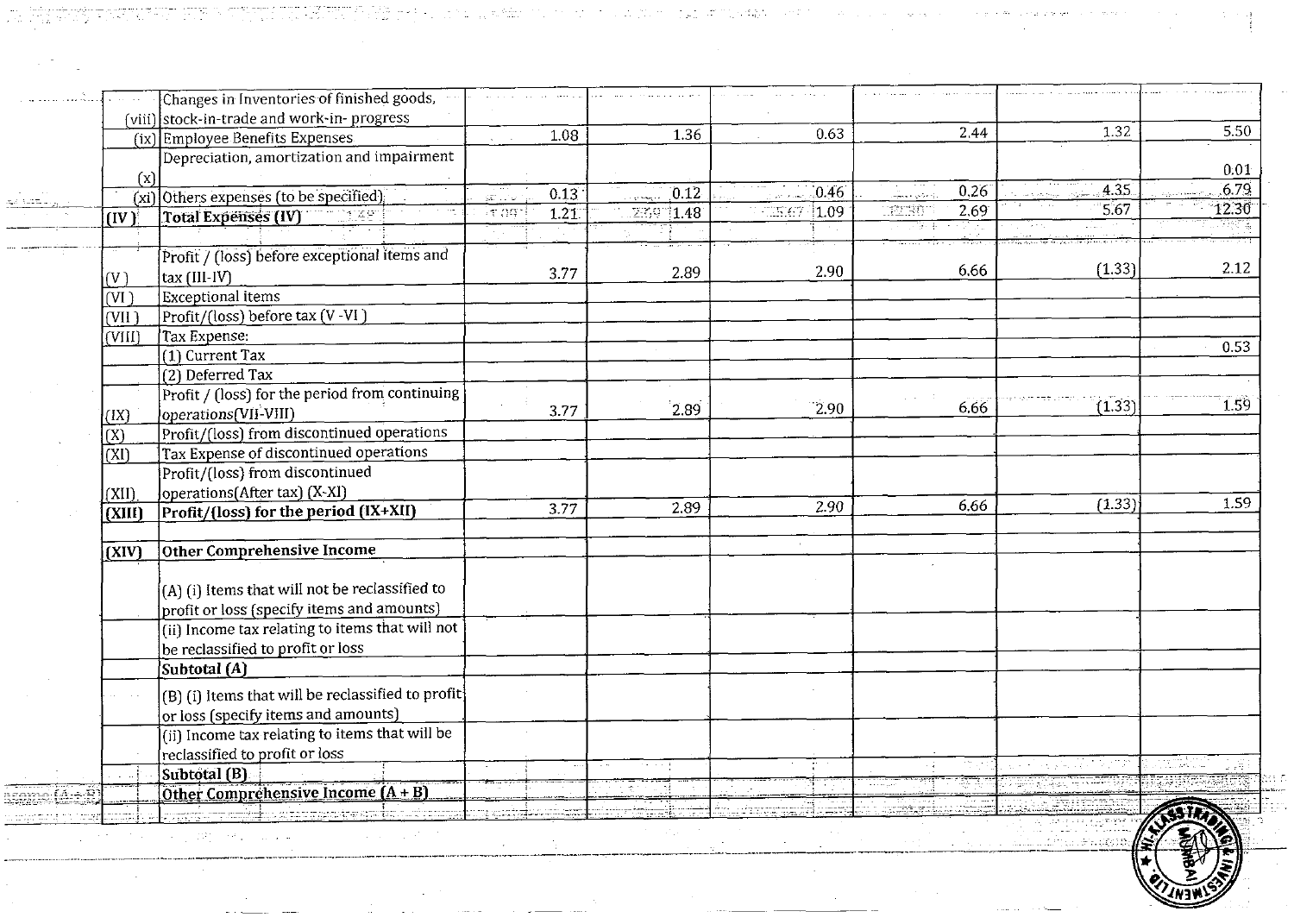|                | (XV)   | Total Comprehensive Income for the<br>period (XIII+XIV) (Comprising Profit<br>(Loss) and other Comprehensive Income<br>for the period) | 3.77 | 2.89 | 2.90           | 6.66                 | (1.33)                       | 1.59              |
|----------------|--------|----------------------------------------------------------------------------------------------------------------------------------------|------|------|----------------|----------------------|------------------------------|-------------------|
|                |        |                                                                                                                                        |      |      | and the second | $\sim$ $\sim$ $\sim$ | and the Congress of Congress |                   |
| 43 tempramilas | (XVI)  | Earnings per equity share (for continuing<br>operations)                                                                               |      |      |                |                      | ang tilitas geberasas (gamen |                   |
|                |        | Basic (Rs.)                                                                                                                            |      |      |                |                      |                              |                   |
|                |        | Diluted (Rs.)                                                                                                                          |      |      |                |                      |                              |                   |
|                |        | Earnings per equity share (for                                                                                                         |      |      |                |                      |                              |                   |
|                | (XVII) | discontinued operations)                                                                                                               |      |      |                |                      |                              |                   |
|                |        | Basic (Rs.)                                                                                                                            |      |      |                |                      |                              |                   |
|                |        | Diluted (Rs.)                                                                                                                          |      |      |                |                      |                              |                   |
|                |        | Earnings per equity share (for continuing                                                                                              |      |      |                |                      |                              |                   |
|                |        | $\vert$ (XVIII) and discontinued operations)                                                                                           |      |      |                |                      |                              |                   |
|                |        | Basic (Rs.)                                                                                                                            | 0.00 | 0.00 | 0.00           | 0.00                 | (0.00)                       | 0.00              |
|                |        | Diluted (Rs.)                                                                                                                          | 0.00 | 0.00 | 0.00           | 0.00                 | (0.00)                       | 0.00 <sub>1</sub> |

Notes:

1) The above results were reviewed by the Audit Committee and thereafter taken on record by the Board in its

meeting held on 12th November, 2020 and also Limited Review were carried out by the Statutory Auditors.

2) Previous period figures have been regrouped/rearranged wherever considered necessary.

Accounting Standards) Rules, 2015 as amended from time to time **3)** Financial Results for all the periods presented have been prepared in accordance with **IND** AS notified under the Companies (Indian

# **For HI-KLASS TRADING** & **INVESTMENTS LIMITED**

**Date** : - **12.11.2020 Place** : - **Mumbai** 

Suresh  $[ain]$ 

**Managing Director**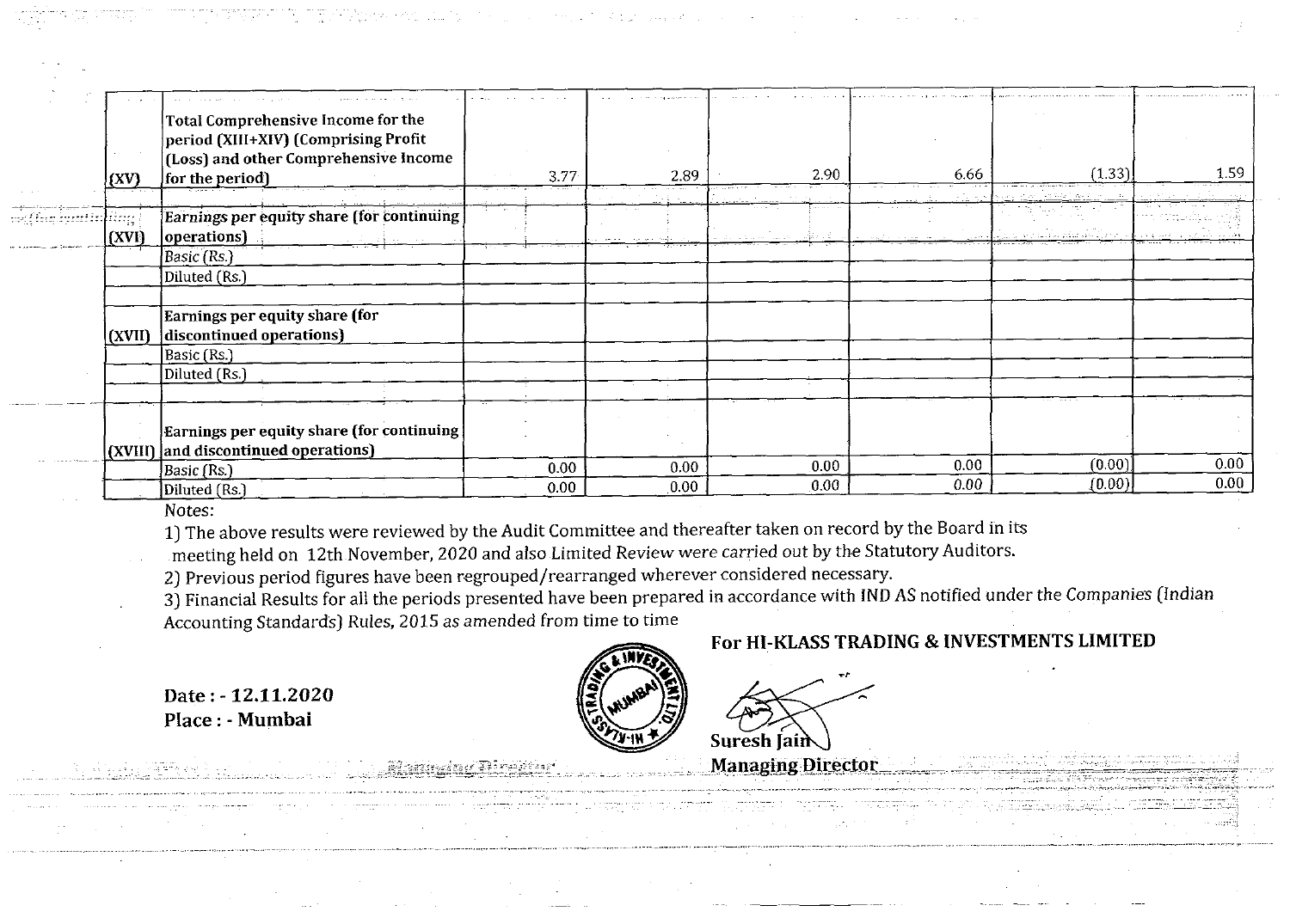#### **HI-KLASS TRADING** & **INVESTMENTS LIMITED CIN** - **L51900MH1992PLC066262**

Regd. Off. :- 24, Veer Narinam Road, Rehman Building, 2nd Floor, Office No **15,** Fort, Mumbai - 400001

 $\ddot{\phantom{0}}$ 

| (30/09/2020)<br>3,000.00<br>1,000.00 | (31/03/2020)<br>2,000.00                                                                                                                                                                                                                                     |
|--------------------------------------|--------------------------------------------------------------------------------------------------------------------------------------------------------------------------------------------------------------------------------------------------------------|
|                                      | 1,63,000.00                                                                                                                                                                                                                                                  |
|                                      |                                                                                                                                                                                                                                                              |
|                                      |                                                                                                                                                                                                                                                              |
|                                      |                                                                                                                                                                                                                                                              |
|                                      |                                                                                                                                                                                                                                                              |
|                                      |                                                                                                                                                                                                                                                              |
|                                      |                                                                                                                                                                                                                                                              |
|                                      | 1,19,22,000.00                                                                                                                                                                                                                                               |
|                                      |                                                                                                                                                                                                                                                              |
| 3,37,87,000.00                       | 3,30,01,000.00                                                                                                                                                                                                                                               |
|                                      | 50,71,000.00                                                                                                                                                                                                                                                 |
|                                      |                                                                                                                                                                                                                                                              |
|                                      |                                                                                                                                                                                                                                                              |
|                                      |                                                                                                                                                                                                                                                              |
|                                      |                                                                                                                                                                                                                                                              |
|                                      |                                                                                                                                                                                                                                                              |
|                                      |                                                                                                                                                                                                                                                              |
|                                      |                                                                                                                                                                                                                                                              |
|                                      | 1,000.00                                                                                                                                                                                                                                                     |
|                                      |                                                                                                                                                                                                                                                              |
|                                      |                                                                                                                                                                                                                                                              |
|                                      |                                                                                                                                                                                                                                                              |
|                                      |                                                                                                                                                                                                                                                              |
|                                      |                                                                                                                                                                                                                                                              |
| 5,07,85,000.00                       | 5,01,60,000.00                                                                                                                                                                                                                                               |
|                                      |                                                                                                                                                                                                                                                              |
|                                      |                                                                                                                                                                                                                                                              |
|                                      |                                                                                                                                                                                                                                                              |
|                                      |                                                                                                                                                                                                                                                              |
|                                      |                                                                                                                                                                                                                                                              |
|                                      |                                                                                                                                                                                                                                                              |
|                                      |                                                                                                                                                                                                                                                              |
|                                      |                                                                                                                                                                                                                                                              |
|                                      |                                                                                                                                                                                                                                                              |
|                                      |                                                                                                                                                                                                                                                              |
|                                      |                                                                                                                                                                                                                                                              |
|                                      |                                                                                                                                                                                                                                                              |
|                                      | 40,000.00                                                                                                                                                                                                                                                    |
|                                      |                                                                                                                                                                                                                                                              |
|                                      | 68,000.00                                                                                                                                                                                                                                                    |
|                                      |                                                                                                                                                                                                                                                              |
|                                      |                                                                                                                                                                                                                                                              |
|                                      |                                                                                                                                                                                                                                                              |
|                                      | 1,19,22,000.00<br>50,71,000.00<br>1,000.00<br>(ii) total outstanding dues of creditors other<br>than micro enterprises and small enterprises<br>(i) total outstanding dues of micro enterprises<br>68,000.00<br>than micro enterprises and small enterprises |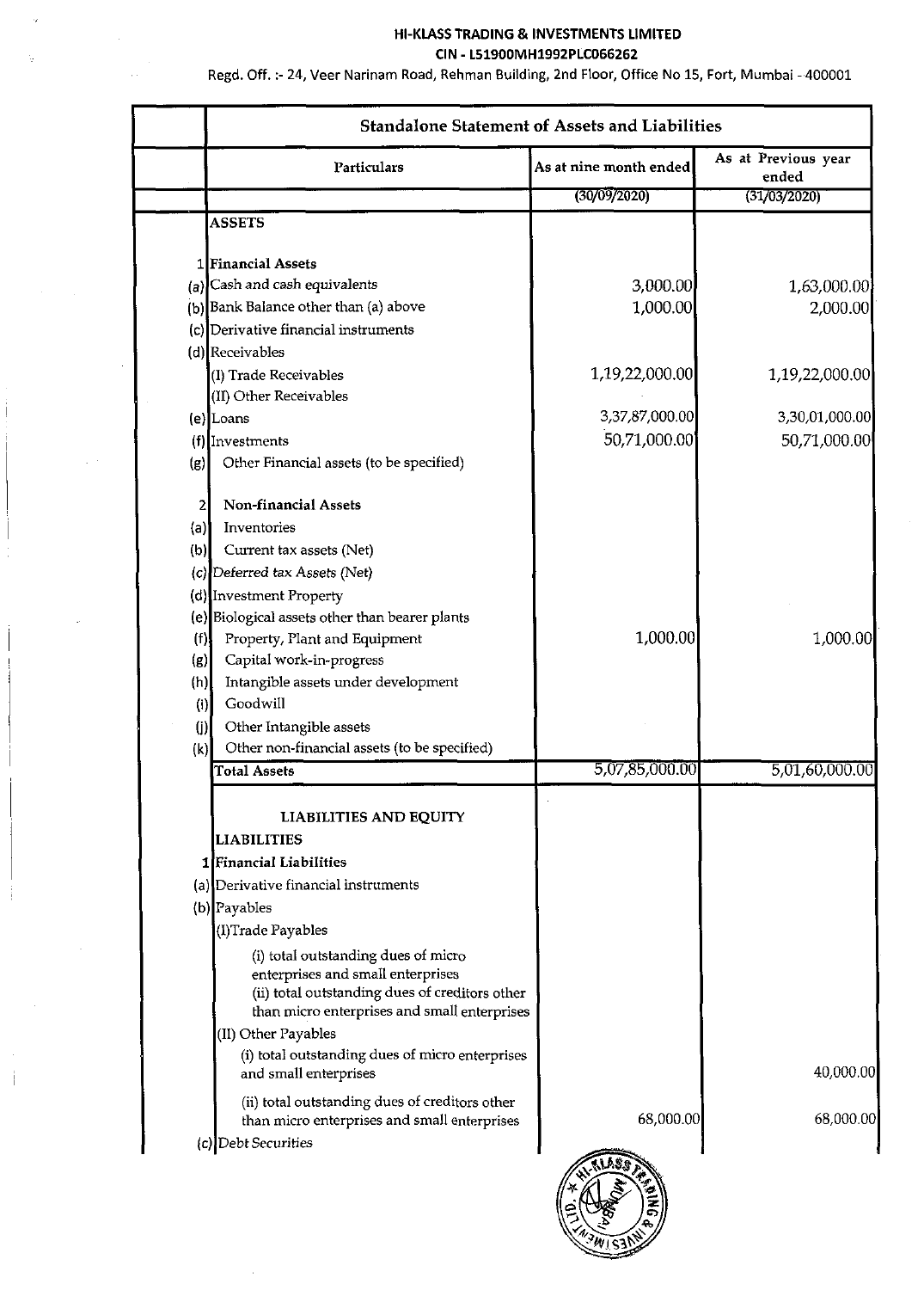|     | (d) Borrowings (Other than Debt Securities)       |                |                |
|-----|---------------------------------------------------|----------------|----------------|
|     | (e) Deposits                                      |                |                |
|     | (f) Subordinated Liabilities                      |                |                |
|     | (g) Other financial liabilities (to be specified) |                |                |
|     | Non-Financial Liabilities                         |                |                |
| (a) | Current tax liabilities (Net)                     |                |                |
| (b) | Provisions                                        |                |                |
| (c) | Deferred tax liabilities (Net)                    |                |                |
| (d) | Other non-financial liabilities (to be specified) |                |                |
|     | 3 EQUITY                                          |                |                |
|     | (a) Equity Share capital                          | 3,10,62,000.00 | 3,10,62,000.00 |
|     | (b) Other Equity                                  | 1,96,56,000.00 | 1,89,91,000.00 |
|     | Total Liabilities and Equity                      | 5,07,86,000.00 | 5,01,61,000.00 |

### **For HI-KLASS TRADING** & **INVESTMENTS LIMITED**

Date: - 12th November, 2020 Place : - Mumbai



**SURESH JAIN**<br> **Designation: Managing Director DIN** : **01142300** 

 $\mathcal{L}^{(1)}$